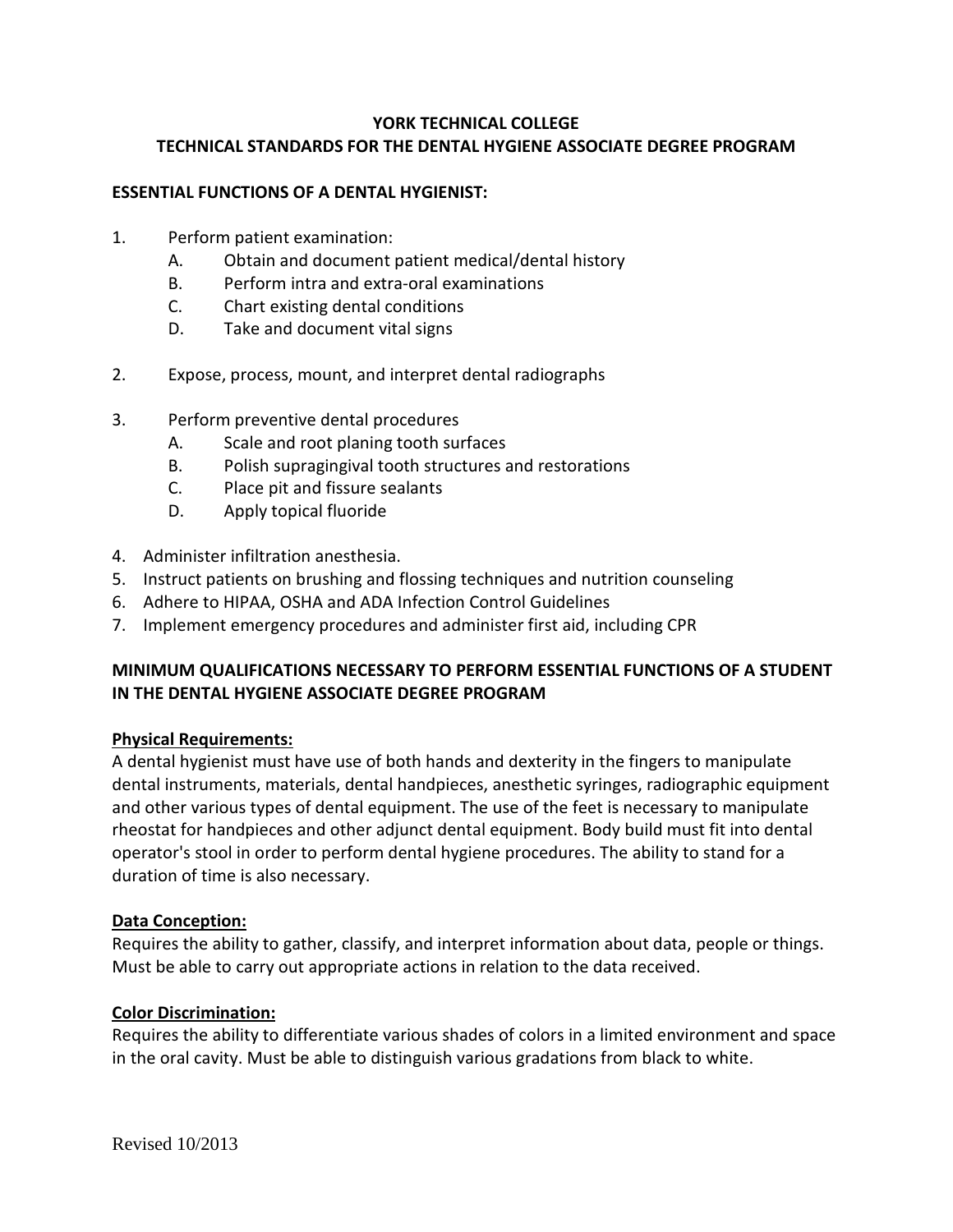# **MINIMUM QUALIFICATIONS NECESSARY TO PERFORM ESSENTIAL FUNCTIONS OF A STUDENT IN THE DENTAL HYGIENE ASSOCIATE DEGREE PROGRAM (Continued)**

## **Manual Dexterity/Motor Coordination:**

Requires the ability to manipulate dental instruments to discern changes in surface textures, manipulate dental instruments without causing trauma to dental tissues, and to control pressure exerted by dental handpieces on dental tissue to prevent injury to these tissues.

### **Physical Communications:**

Ability to perceive sound through telephone, hear commands through operator's face mask, and discern blood pressure sounds through a stethoscope.

## **Reasoning Development:**

Requires the ability to apply principles of logical or scientific thinking to define problems, collect data, establish facts, and draw valid conclusions.

## **Visual Acuity:**

Requires the ability to identify the working ends of various dental instruments and other dental implements at a 2 foot distance.

#### **Language Development:**

Requires the ability to read and comprehend complex information from scientific and/or technical journals, papers, textbooks, etc. Requires the ability to communicate the same type of complex information through speech and in writing using proper format, punctuation, spelling, grammar, and using all parts of speech. Must be able to communicate technical information to patients at a level so that the patient understands his/her dental condition. Must speak clearly with correct pronunciation of dental and medical terms.

#### **Numerical Ability:**

Requires the ability to determine percentages, convert fractions, ratio, and proportions as well as basic subtraction, addition, multiplication, and division. Must have the ability to understand and interpret the implications and meanings of the numerical values.

## **Form/Spatial Ability:**

Requires the ability to view in 3 dimensional relationships, distinguish subtle changes from one form or shape to other, discriminate intricate measurements.

#### **Personal Temperament:**

Requires the ability to maintain a professional attitude and appearance. Ability to deal with stress produced by course load, clinical requirements, patient attitude. Must have the ability to adapt to change.